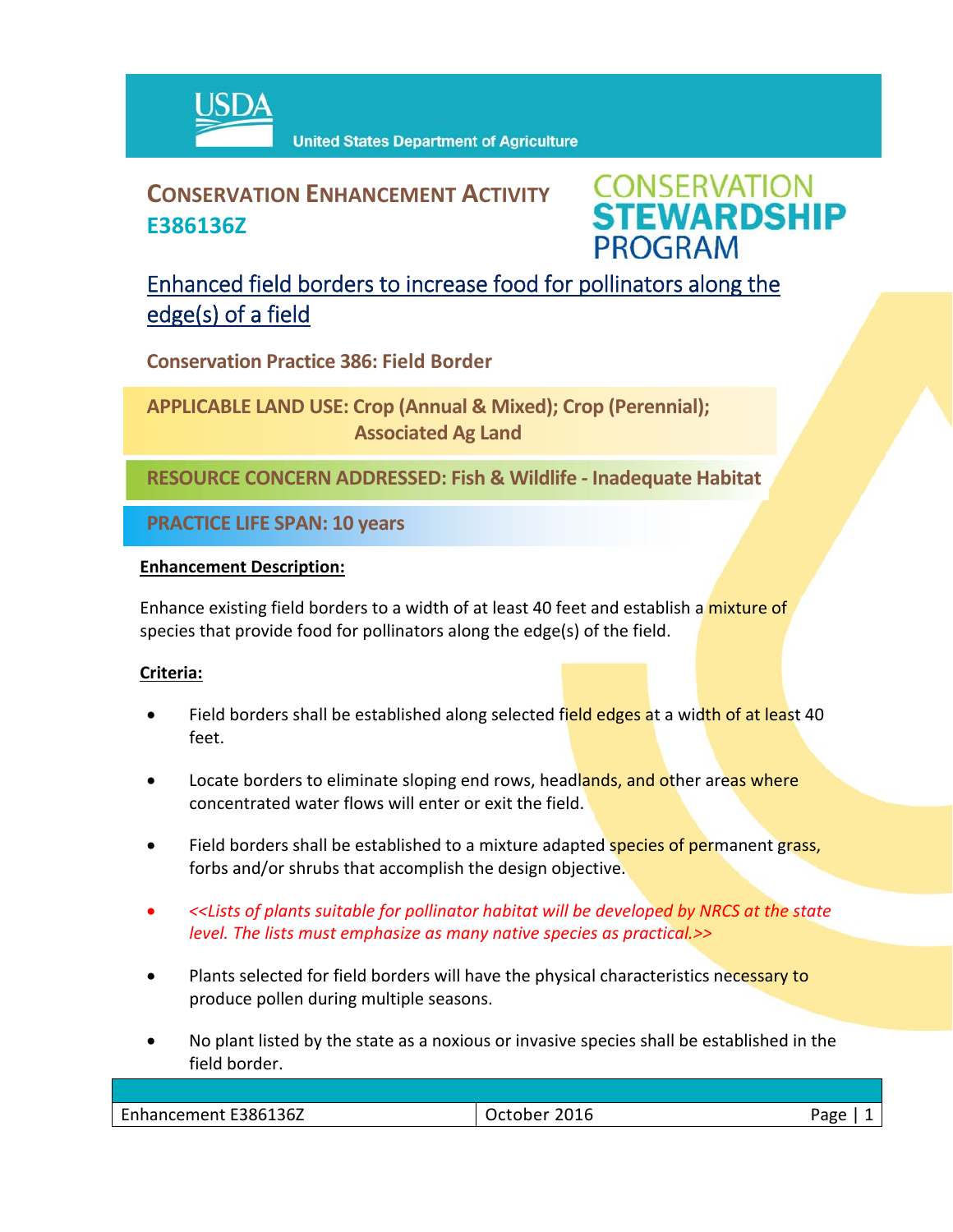

 Seedbed preparation, seeding rates, dates, depths, fertility requirements, and planting methods will be consistent with approved local criteria and site conditions.

# **CONSERVATION<br>STEWARDSHIP PROGRAM**

- Ephemeral gullies and rills present in the planned border area will be eliminated as part of seedbed preparation. If present, ephemeral gullies and rills located immediately upslope from the planned border area need to be treated to ensure more of a sheet flow into the planned border area.
- Operation and maintenance requirements:
	- o Repair storm damage.
	- o Remove sediment from above, within and along the leading edge of the field border when accumulated sediment either alters the function of the field border or threatens the degradation of the planted species.
	- o Shut off sprayers and raise tillage equipment to avoid damage to field borders.
	- o Shape and reseed border areas damaged by animals, chemicals, tillage, or equipment traffic.
	- o Do not use the field border as a hay yard or machinery parking lot for any extended period of time, especially if doing so will damage or impair the function of the field border.
	- o Schedule mowing, harvest, weed control, and other management activities within the field border to accommodate reproduction and other life cycle requirements of target wildlife species. Vehicle traffic should be avoided in the field border area.
	- o Maintain desired vegetative communities and plant vigor by liming, fertilizing, mowing, disking, or burning and controlling noxious and invasive weeds to sustain effectiveness of the border.
	- o Repair and reseed ephemeral gullies and rills that develop in the border.
	- o When managing for wildlife, maintenance activities that result in disturbance of vegetation should not be conducted during the primary nesting, fawning

| Enhancement E386136Z | 201<br>ייווי | ാദരല |
|----------------------|--------------|------|
|                      |              |      |